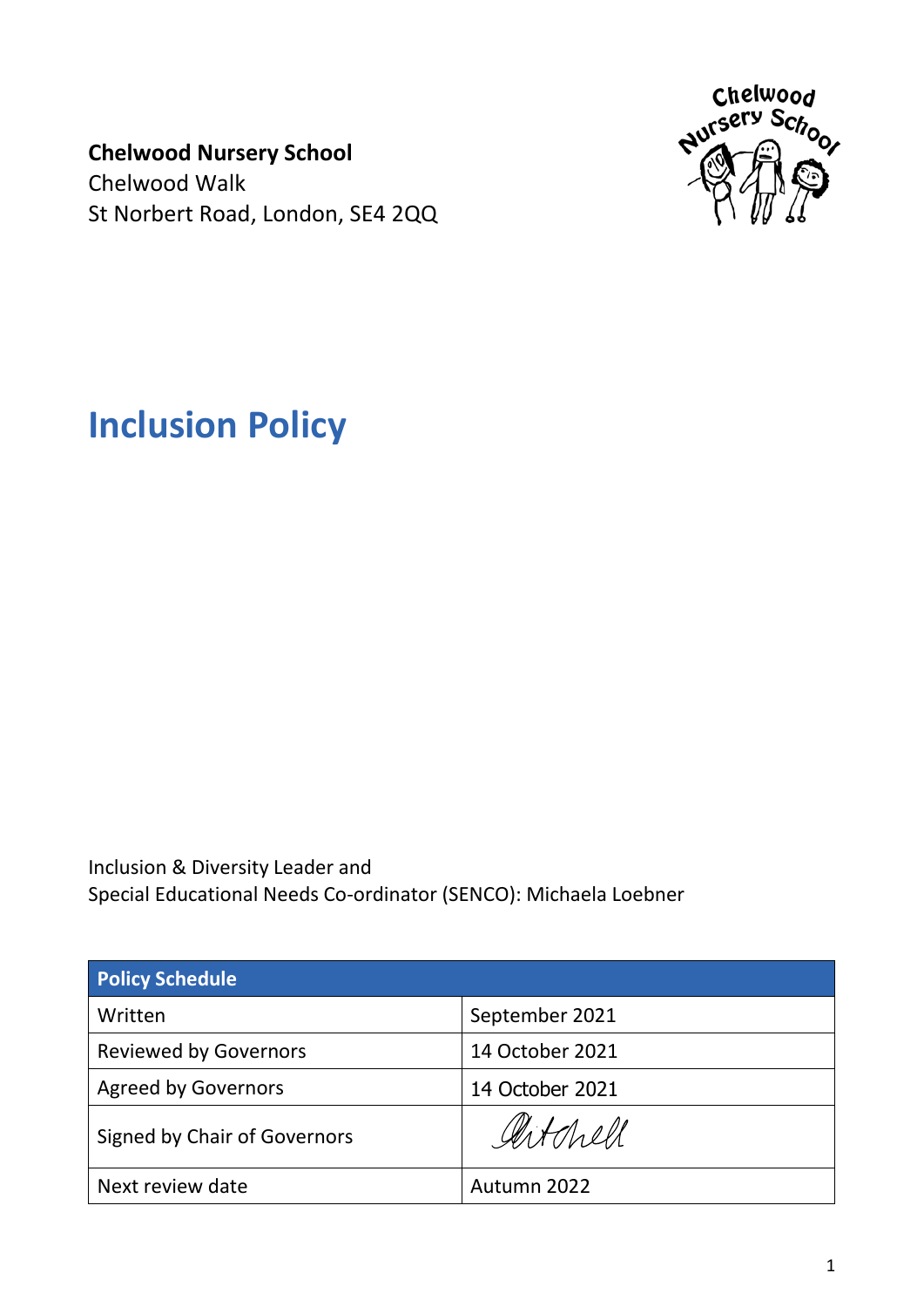# **Special Educational Needs Policy**

# **Introduction**

This policy document has been written to inform all those who have contact with Chelwood Nursery School, e.g. parents, staff, governors, representatives of the Local Authority (LA), visitors, members of the local community. It sets out the school's approach to identifying and supporting all children with special educational needs (SEN) and disability and has been written in response to changes in legislation and with regard to updated regulations and guidance:

# **Primary legislation**

- x Children and families Act 2014 (Part 3)
- **•** Equalities Act 2010

#### **Regulations**

- Statutory framework for the Early Years Foundation Stage
- The Special Educational Needs and Disability Regulations 2014
- Special Educational Needs and Disability Code of Practice: 0 to 25 years, July 2014

This SEN policy document was developed in the context of whole school policy reviews involving the whole staff team. It has been supported by the work done by all staff to draw together our school 'local offer' which outlines the provision we make for children with SEN or disabilities, and in developing our new Behaviour Policy, in light of our duties under the new regulations and the new Code of Practice. As with all school policies, it remains open to regular review in the light of changing circumstances, practice and research.

#### **Inclusion at Chelwood: Our approach to supporting children with SEN**

At Chelwood nursery school we are committed to providing high quality and inclusive early years education enabling all children to learn through first hand experiences and play. We welcome children into our school community, recognising and celebrating each and every child's strengths and unique approaches to learning.

We develop our understanding of each individual child to plan exciting, motivating and challenging learning experiences for all. By personalising the curriculum in this way we aim to meet the diverse needs of individual children and remove potential barriers to learning that they might otherwise experience.

At the same time we take great care to identify special educational needs (SEN) at an early stage and work in partnership with parents and carers to ensure that every child achieves the best possible outcomes, with carefully devised interventions and strategies and targeted support for children with SEND, which are integrated into whole school provision.

Our approach to supporting children with special educational needs is underpinned by the concept of entitlement and equality of opportunity in that all children have the right to equal access to the curriculum on offer and to develop to their full potential.

This approach enables us to meet our statutory duties, which include: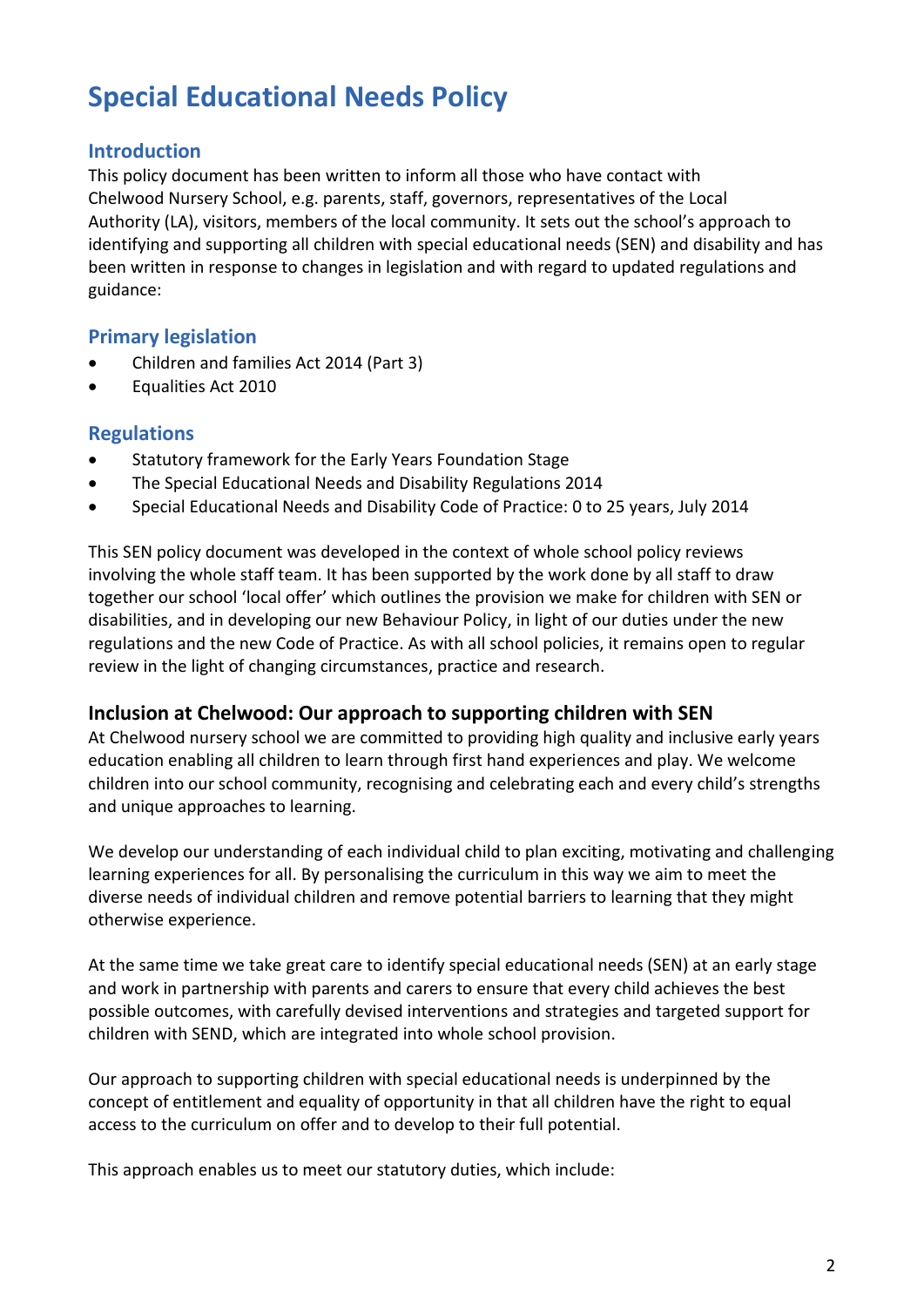- making sure that children with SEN get the support they need with a clear approach to identifying and responding to SEN at the earliest point
- ensuring that children with SEN engage in the activities of our school alongside children who do not have SEN.
- informing parents when we are making special educational provision for their children.

### **Equality Act 2010**

Chelwood Nursery School welcomes its duties under the Equality Act 2010, promoting equality of opportunity for disabled children and ensuring that we make reasonable adjustments (including the provision of auxiliary aids and services) to prevent them being put under substantial disadvantage.

We recognise that this duty is anticipatory and that we must make sure to consider in advance what adjustments might need to be made to support them and prevent that disadvantage.

We work hard to ensure through our inclusive practice that we remove barriers to learning. Our response to applications for children with SEN and disability is always to start with finding out as much as we can from parents, carers and professionals about each child's needs and then planning provision together how we will meet these needs.

# **Changes from the SEN Code of Practice (2001)**

Key changes include:

- The Code of Practice (2014) covers the 0-25 age range and includes guidance relating to disabled children and young people as well as those with SEN
- A clearer focus on the participation of children and young people and parents in decisionmaking at individual and strategic levels
- A stronger focus on high aspirations and on improving outcomes for children and young people
- An emphasis on joint planning and commissioning of services to ensure close cooperation between education, health and social care
- The publishing of a Local Offer of support for children and young people with SEN or disabilities
- A graduated approach to identifying and supporting pupils and students withSEN, with SEN Support replacing Early Years Action and Early Years Action Plus
- A co-ordinated assessment process and the new 0-25 Education, Health and
- Care plan (EHC plan) replace statements for children and young people with more complex needs
- There is a greater focus on support that enables those with SEN to succeed in their education and make a successful transition to adulthood.

# **Definition of Special Educational Needs**

Children have special educational needs if they have a learning difficulty or disability, which calls for special educational provision to be made.

Children of compulsory school age may be described as having a learning difficulty or disability if they:

• have a significantly greater difficulty in learning than the majority of others of the same age or have a disability which prevents or hinders them from making use of educational facilities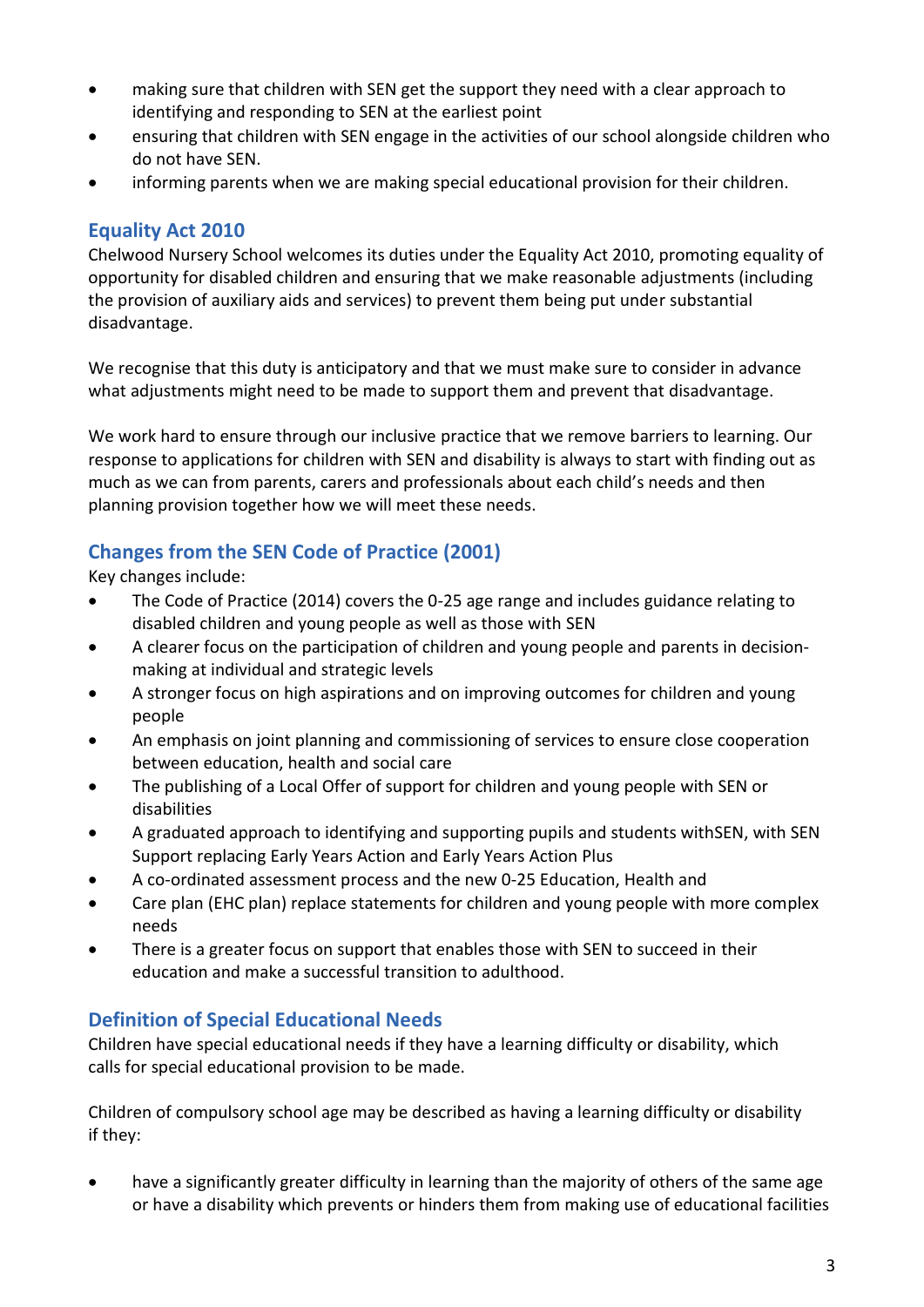of a kind generally provided for children of the same age in mainstream schools.

Children under compulsory school age have special educational needs if they are likely to fall within the above definition when they reach compulsory school age or would do so if special educational provision was not made for them (Section 20 children and Families Act 2014).

# **Definition of Special Educational Provision:**

For children aged two or more, special educational provision is educational provision that is additional to, or different from, that made generally for other children of the same age by mainstream schools, maintained nursery schools or by relevant early years providers. For children under two, it is educational provision of any kind.

# **Identifying needs**

We understand how important it is to be able to respond as early as possible to children's SEN, particularly given that the majority of them will be with us for just 3 terms. Early identification of their SEN is therefore crucial. Chelwood Nursery School has a rigorous observation-based assessment process (using the EYFS 'Development Matters'), which enables us to monitor and review children's progress and development, and to identify any areas of difficulty and potential SEN.

Our assessment process is also supported with a number of information gathering opportunities before children start:

- Pre-admission meetings with parents to gather family history
- Come and Discover sessions pre-admission
- Home visits
- Key person conversations
- Professional reports / information from previous settings
- Pre-admission TAC meetings (these support planning as well as assessment)
- Welcome Day
- Welcome Group supported by staff

We understand that children may experience a delay in their learning or development but may not have SEN. It is important to use all the information available to us – from within school, from parents and from outside specialists – to 'unpick' children's needs and to support the identification of learning difficulties or disabilities that require special educational provision.

We understand similarly that challenging or withdrawn behaviour does not necessarily mean that a child has SEN. We will always seek to identify underlying causes for the behaviour we see. For some children, family circumstances such as housing or a difficult domestic situation can be at the root. Chelwood has a well-established Team Around the Child approach for addressing and supporting children and families in such situations. Behaviour may also indicate other needs such as a communication difficulty and therefore require further assessment. (See School Behaviour Policy, 2019)Children who are experiencing difficulties related solely to learning English as an additional language, do not have SEN. For these children it is important to assess all areas of their learning and development to establish whether their language delay is related to learning English as an additional language or whether it arises from SEN or disability.

The Code of Practice identifies four broad areas of need and support: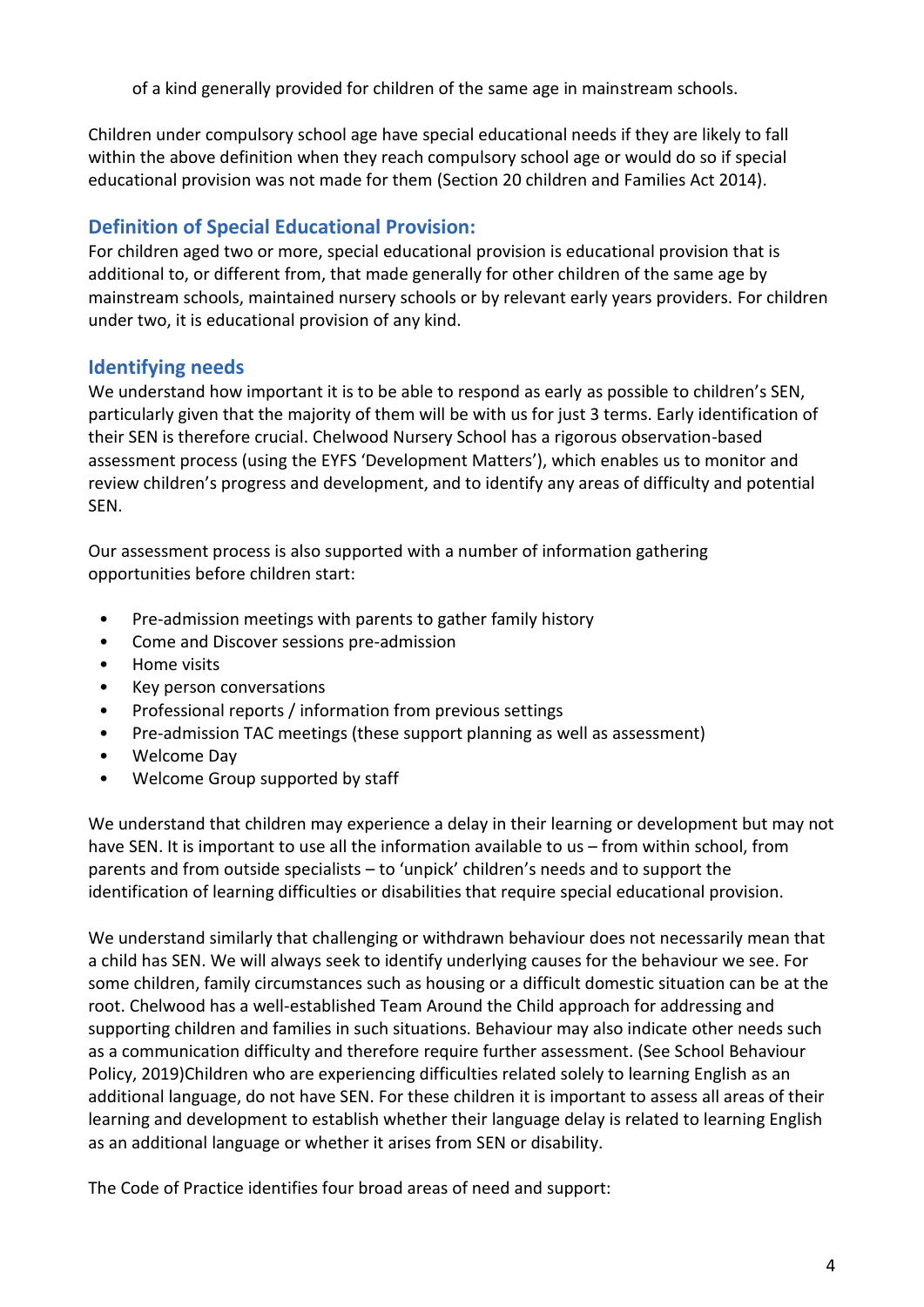- communication and interaction
- cognition and learning
- social, emotional and mental health
- sensory and/or physical needs

These areas give an overview of the range of needs that should be planned for. We know that individual children may have needs which cut across all these areas e.g. children with an Autistic Spectrum Disorder/Condition (ASD/ASC). We know also that children's needs are not fixed but may change over time. The special educational provision we make for individual children is based on understanding their individual strengths and needs rather than on a simple fit into one of these broad 4 areas.

#### **SEN support: A graduated approach**

Special Educational Provision is no longer split into distinct phases (Early Years Action, Early years Action Plus) Instead SEN support is provided as part of a graduated approach with 4 stages of action: assess, plan, do, review, a fluid and cyclical processwhich is continuously revisited.

#### **What does this look like in Chelwood Nursery School?**

Some children will join our school with already identified SEN and / or disabilities. In these cases we will endeavor to gather as much information in advance of their start to enable us to plan for a successful transition into nursery school. This may include organising a Team Around the Child meeting, which brings together all professionals and parents with us to make plans for supporting children in the transition process including making any adjustments that may be required in advance. This process will be organised by our SENCO. Where children are in other early years settings, the SENCO will arrange to visit as part of the assessment / planning process and to support transition.

Chelwood plans many opportunities (as noted above) to gather information as part of our admissions process, which will support our understanding of individual children and their needs. Some of these involve our staff in making observations e.g. during 'Come and Discover' sessions or home visits. We recognise that parents may not always share their children's SEN at this early stage when they are only just beginning to get to know us.

Additionally they may not be aware of their children's SEN. Nevertheless, we see parents as crucial in supporting our understanding of their children and seek to involve them from the outset through sensitive relationships and our key person approach. When parents do share their children's needs with us we ask them to sign consent for information sharing between other professionals and specialists and ourselves.

Teachers use their detailed observation-based assessments to monitor and review individual children's learning and development on an ongoing basis. When there is cause for concern arising from this process; from observations of how children are interacting or behaving; from parental concerns that have been shared, teachers will seek to identify needs and plan interventions and strategies to address these. They will be supported through a process of collaborative problem solving and planning by the SENCO, and an SEN support plan will be drawn up.

#### **Assess, Plan, Do, Review**

Chelwood has introduced SEN Support Plans to replace Individual Education Plans for children with identified SEN. These reflect the changing emphasis of the new legislation with its focus on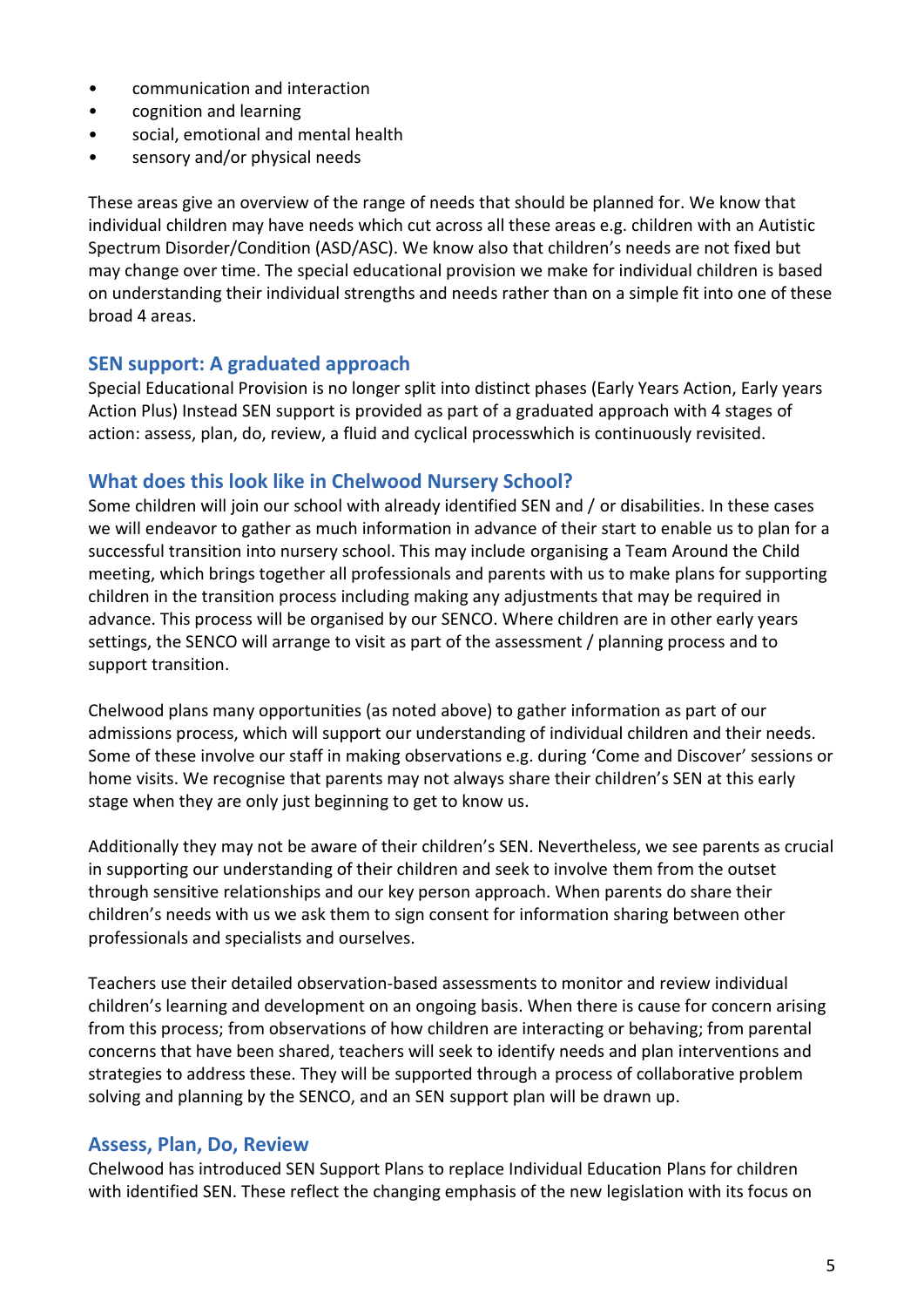parental involvement and ensuring that the child is at the centre of all planning and decisionmaking.

Our **'This is Me'** planning sheets provide a scaffold for the graduated approach and its 4 stages. They share the same child-centred approach of the "My World" section of the new Education, Health Care plans (EHCP).

They are drawn up with parents and may involve the SENCO as well as teacher in a collaborative process, which takes participants through the process – assess, plan, do and review - under these key headings:

- 1. Here are my views
- 2. What do people admire about me?
- 3. What is important to me? Now and in the future
- 4. What is important for me?
- 5. Let's think about outcomes
- 6. What outcomes do we want to see next? How will we reach these outcomes?
- 7. This plan was completed by…
- 8. We will review my plan on…
- 9. Let's review my plan

The process aims to capture the voice of the child and begins with positive sharing of the child's strengths. This child-centred approach includes taking account of the child's own aspirations and the way they express their needs.

As part of the assessment process class teachers, parents and SENCO build a detailed picture together of what the child needs from us in order to learn and be included. Once we have reached a detailed understanding of a child's needs, short-term outcomes are agreed and plans made to reach these with interventions and support. A review date is set, at which the effectiveness of the support and its impact on the child's progress is reviewed. The child's class teacher, SENCO and parents are then able to evaluate the support strategies and their impact and in response to this they will set new outcomes for the child and try additional or new approaches, strategies or interventions.

This cycle of action is revisited in increasing detail and at least every 6 weeks in agraduated approach which is coordinated by the SENCO.

#### **Specialist advice**

When a child's progress continues to cause concern despite support, which has been planned for them, the SENCO will seek specialist advice from other professionals e.g. from speech and language therapists, educational psychologists, ASD outreach team, which can be used to plan effective support.

#### **Requesting an Education, Health and Care (EHC) needs assessment**

We will consider making a request for an EHC needs assessment if, despite having taken relevant and purposeful action to identify, assess and meet their special educational needs, the child has still not made expected progress. This process begins with a TAC meeting coordinated by the SENCO and involving parents and all professionals already engaged with the child.

#### **Record Keeping**